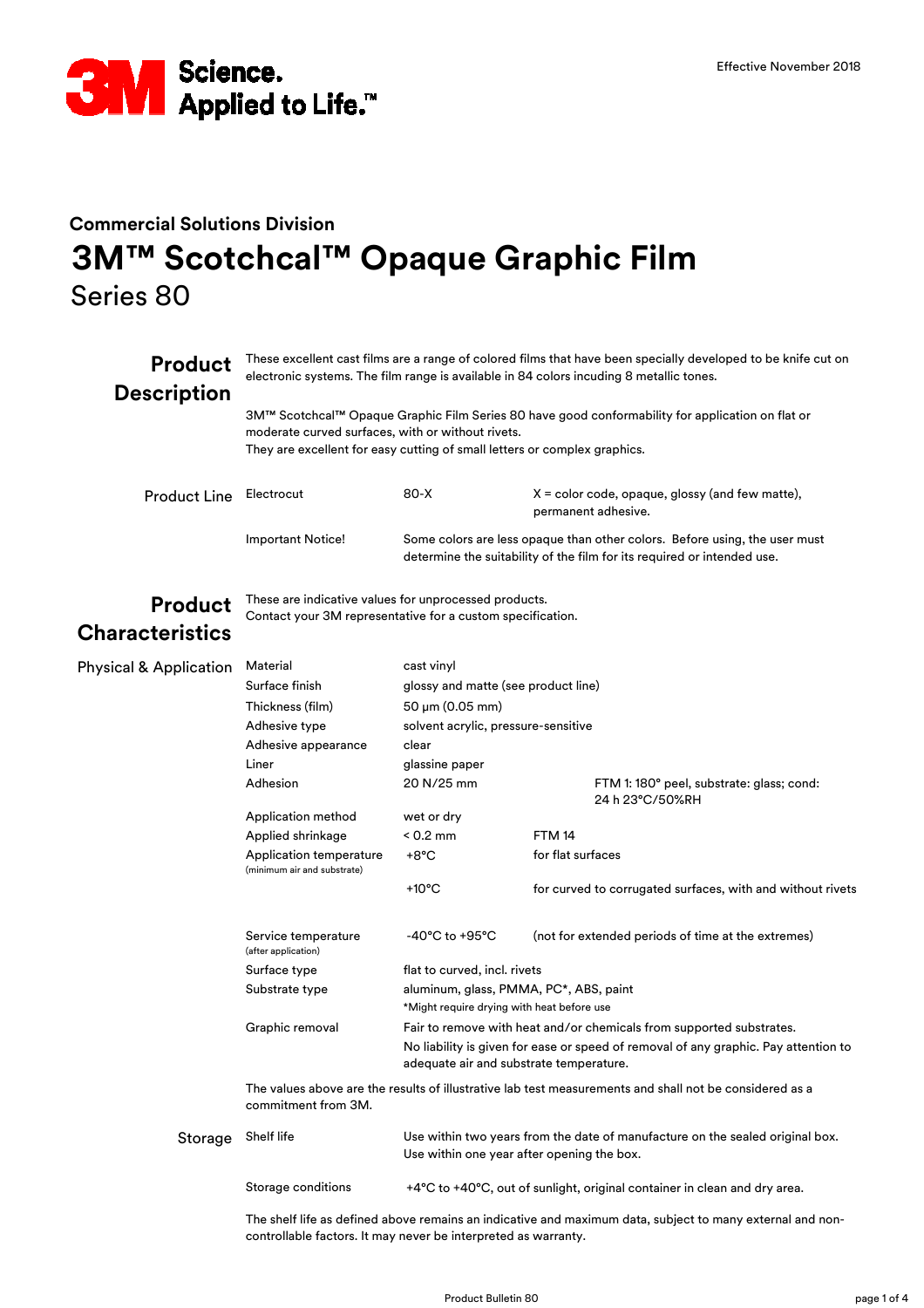## **Durability**

-

The durabilities mentioned in the table below are the results of illustrative lab tests. The values show the best performance expected from these products, provided that the film will be processed and applied professionally according to 3M's recommendations.

- the type of substrate and thorough preparation of the surface (with 3M™ Surface Preparation System)
- application procedures
- environmental factors
- the method and the frequency of cleaning
- Unprocessed film The following durability data are given for unprocessed film only!

Climatic zones Graphic durability is largely determined by the climate and the angle of exposure. Find below a table showing the durability of a product according to the angle of exposure and the geographical location of the application.

|                | Zone 1    | Northern Europe, Italy (north of Rome), Russia |                                                       |
|----------------|-----------|------------------------------------------------|-------------------------------------------------------|
|                | Zone 2    |                                                | Mediterranean area without North Africa, South Africa |
|                | Zone 3    | Gulf area, Africa                              |                                                       |
| Exposure types | Vertical: | face of graphics                               | The face of the graphic is<br>±10° from vertical.     |

Interior:

Interior means an application inside a building without direct exposure to sunlight.

| <b>Vertical outdoor</b>     | Zone 1   | Zone 2   | Zone 3    |
|-----------------------------|----------|----------|-----------|
| exposure                    |          |          |           |
| white/black                 | 10 years | 8 years  | 6 years   |
| colors                      | 8 years  | 6 years  | 4 years   |
| transparent                 | 5 years  | 4 years  | 3 years   |
| metallics                   | 3 years  | 2 years  | 1,5 years |
| <b>Interior application</b> | Zone 1   | Zone 2   | Zone 3    |
| interior                    | 10 years | 10 years | 10 years  |

## **Limitations of End Uses**

3M specifically does not recommend or warrant the following uses, but please contact us to discuss your needs to recommend other products.

Graphics applied to

- flexible substrates incl. 3M™ Envision™ Flexible Substrate FS-1 and 3M™ Panagraphics™ III Wide Width Flexible Substrate.
- low surface energy substrates or substrates with low surface energy coating.
- other than flat or moderate curved/corrugated surfaces.
- painted or unpainted rough wallboards, gypsum boards and wallpapers.
- stainless steel.
- surfaces that are not clean and more than moderate textured.
- surfaces with poor paint to substrate adhesion.

Graphic removal from - signs or existing graphics that must remain intact. - gasoline vapors or spills.

Graphics subjected to **Important Notice** 

- 3M Commercial Solutions products are not tested against automotive manufacturer specifications!
- Non vertical applications will have a significant decrease in durability!
- Thermoforming of applied film is not recommended!
- 3M accepts no liability for glass breakage when using this film for window graphics.
- The color appearance of metallic film is dependent on the viewing angle to the product! Therefore the job design should be done that all parts of metallic film are applied the same orientation.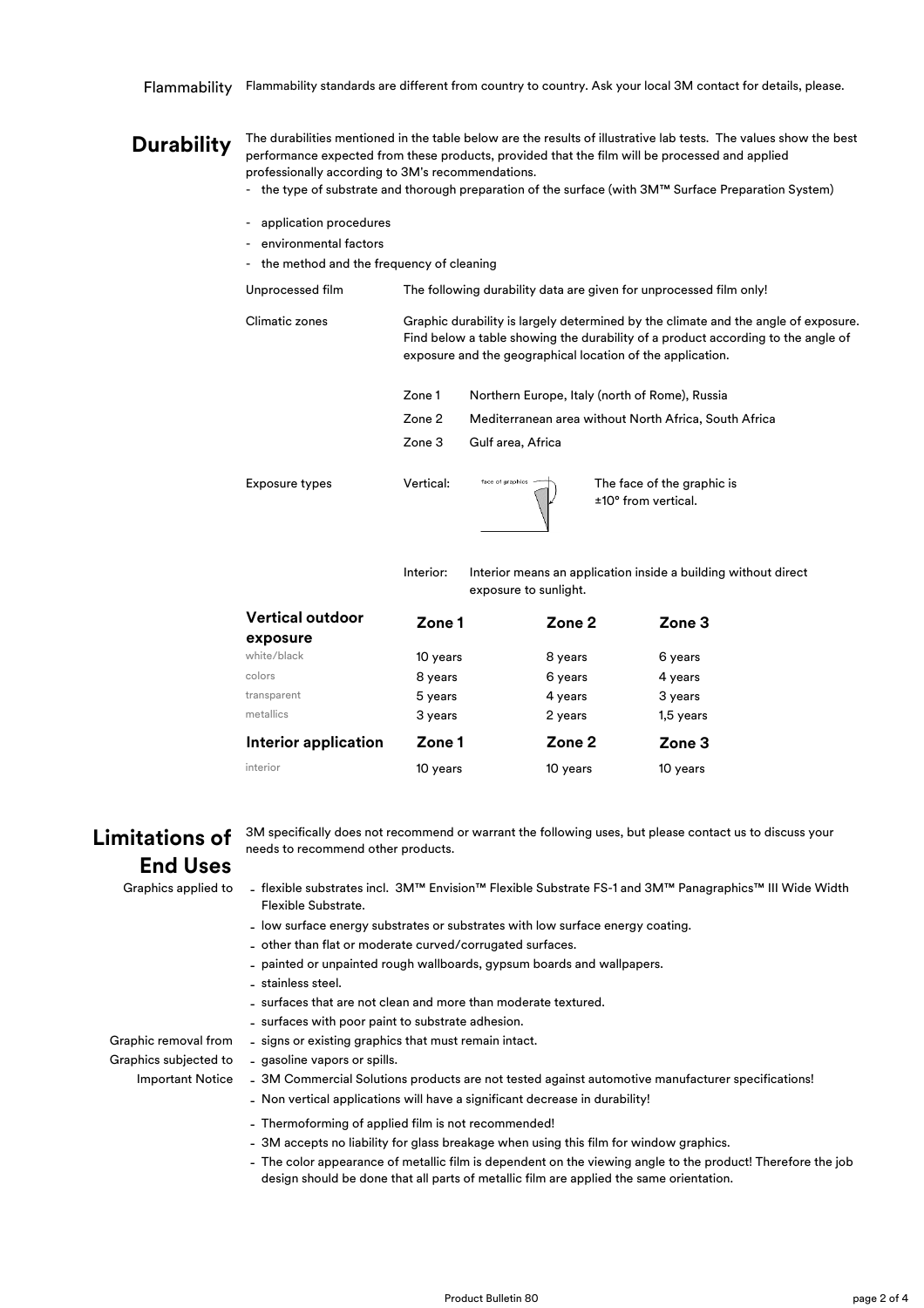## **Graphics Manufacturing**

Flat, or rolled film side out on 130 mm (5 inch) or larger core. These methods help to prevent the liner from wrinkling or application tape, if used, from popping off.

Shipping finished graphics

| Converting<br><b>Information</b>   | Based upon cutting evaluations the minimum height for text is 25 mm using upper and lowercase Helvetica<br>Medium. The stroke width should not be lower than 1 mm.                                                                                                                                                                                                                                                                                                                                                                                                                                                                                                                                                                                                                  |  |  |  |
|------------------------------------|-------------------------------------------------------------------------------------------------------------------------------------------------------------------------------------------------------------------------------------------------------------------------------------------------------------------------------------------------------------------------------------------------------------------------------------------------------------------------------------------------------------------------------------------------------------------------------------------------------------------------------------------------------------------------------------------------------------------------------------------------------------------------------------|--|--|--|
| <b>Electronic Cutting</b>          | The variable characteristics of electronically controlled cutting equipment require users to verify their specific<br>requirements.                                                                                                                                                                                                                                                                                                                                                                                                                                                                                                                                                                                                                                                 |  |  |  |
|                                    | Sharpness of knife blade Dull blades impart a serrated look to the edge of the cut film.                                                                                                                                                                                                                                                                                                                                                                                                                                                                                                                                                                                                                                                                                            |  |  |  |
|                                    | Weight of knife blade The ideal weight slightly scores the liner. Too little weight does not cut completely through the film and the<br>adhesive. Excessive weight cuts the liner and causes the blade to drag, accelerating wear and creating a<br>serrated cut edge on the film.                                                                                                                                                                                                                                                                                                                                                                                                                                                                                                  |  |  |  |
| Weeding                            | The excess film should be weed (removed) as soon after cutting as practical. This is to minimize the effect of<br>possible adhesive flow.                                                                                                                                                                                                                                                                                                                                                                                                                                                                                                                                                                                                                                           |  |  |  |
| humidity                           | Temperature and relative Temperature and relative humidity are minor considerations, but avoid extreme or rapid fluctuating<br>conditions.                                                                                                                                                                                                                                                                                                                                                                                                                                                                                                                                                                                                                                          |  |  |  |
|                                    | Roll storage Store the film in the same environment as the cutting equipment.                                                                                                                                                                                                                                                                                                                                                                                                                                                                                                                                                                                                                                                                                                       |  |  |  |
|                                    | Further information For more details refer to our instruction bulletin 4.1 'Sheeting, Scoring, Film Cutting', please.                                                                                                                                                                                                                                                                                                                                                                                                                                                                                                                                                                                                                                                               |  |  |  |
|                                    | >Instruction Bulletin 4.1'Sheeting, Scoring, Film cutting'<                                                                                                                                                                                                                                                                                                                                                                                                                                                                                                                                                                                                                                                                                                                         |  |  |  |
| <b>Application</b>                 | See product bulletin ATR 'application tape recommendations' for information about selection and use of<br>suitable application tapes for this product, please.                                                                                                                                                                                                                                                                                                                                                                                                                                                                                                                                                                                                                      |  |  |  |
|                                    | > Product Bulletin Application Tape Recommendations <                                                                                                                                                                                                                                                                                                                                                                                                                                                                                                                                                                                                                                                                                                                               |  |  |  |
|                                    | Refer to Instruction Bulletin 5.1 'select and prepare substrates for graphic application', for general application<br>information.                                                                                                                                                                                                                                                                                                                                                                                                                                                                                                                                                                                                                                                  |  |  |  |
|                                    | <b>&gt;Instruction Bulletin 5.1 'select and prepare substrates for graphic application'&lt;</b>                                                                                                                                                                                                                                                                                                                                                                                                                                                                                                                                                                                                                                                                                     |  |  |  |
| <b>Maintenance</b><br>and Cleaning | Use a cleaner designed for high-quality painted surfaces. The cleaner must be wet, non-abrasive, without<br>strong solvents, and have a pH value between 3 and 11 (neither strongly acidic nor strongly alkaline).                                                                                                                                                                                                                                                                                                                                                                                                                                                                                                                                                                  |  |  |  |
|                                    | Refer to Instruction Bulletin 6.5 'storage, handling, maintenance and removal of films and sheetings', for<br>general maintenance and cleaning information.                                                                                                                                                                                                                                                                                                                                                                                                                                                                                                                                                                                                                         |  |  |  |
|                                    | >Instruction Bulletin 6.5 'Storage, Handling, Maintenance and Removal of Films and Sheetings'<                                                                                                                                                                                                                                                                                                                                                                                                                                                                                                                                                                                                                                                                                      |  |  |  |
| Important                          | The application of colored or printed film onto glass with sunlight exposure can lead to glass breakage<br>through thermal expansion of the glass. The local conditions must be examined for the danger of glass break                                                                                                                                                                                                                                                                                                                                                                                                                                                                                                                                                              |  |  |  |
| Safety Remark                      | by uneven heat absorption through sun exposure. Type of glass (insulation glass, float glass, LSG, toughened                                                                                                                                                                                                                                                                                                                                                                                                                                                                                                                                                                                                                                                                        |  |  |  |
| Application to glass               | safety glass, semi-tempered glass, etc.), glass dimension, joint condition, flexibility of the sealant, quality of<br>the edge finishing, geographical orientation and partial shadow during sun exposure are the determining<br>factors. Light color designs and application on the outside of the window are to be preferred. A free non-<br>applied framework of 4 mm around the entire window front can help to dissipate the absorbed warmth.<br>According to common knowledge a thermal crack can occur at temperature differences of approx. 130°C<br>(toughened safety glass), approx. 40°C (float glass) or approx. 110°C (semi-tempered glass). Coldest place is<br>usually under the framework in the embedded joined window part, the warmest place is typically on the |  |  |  |

darkest place in the format. Because of the many above mentioned factors, glass breakage cannot be fully predicted, therefore 3M does not accept liability for glass breakage when using this film for window graphics.